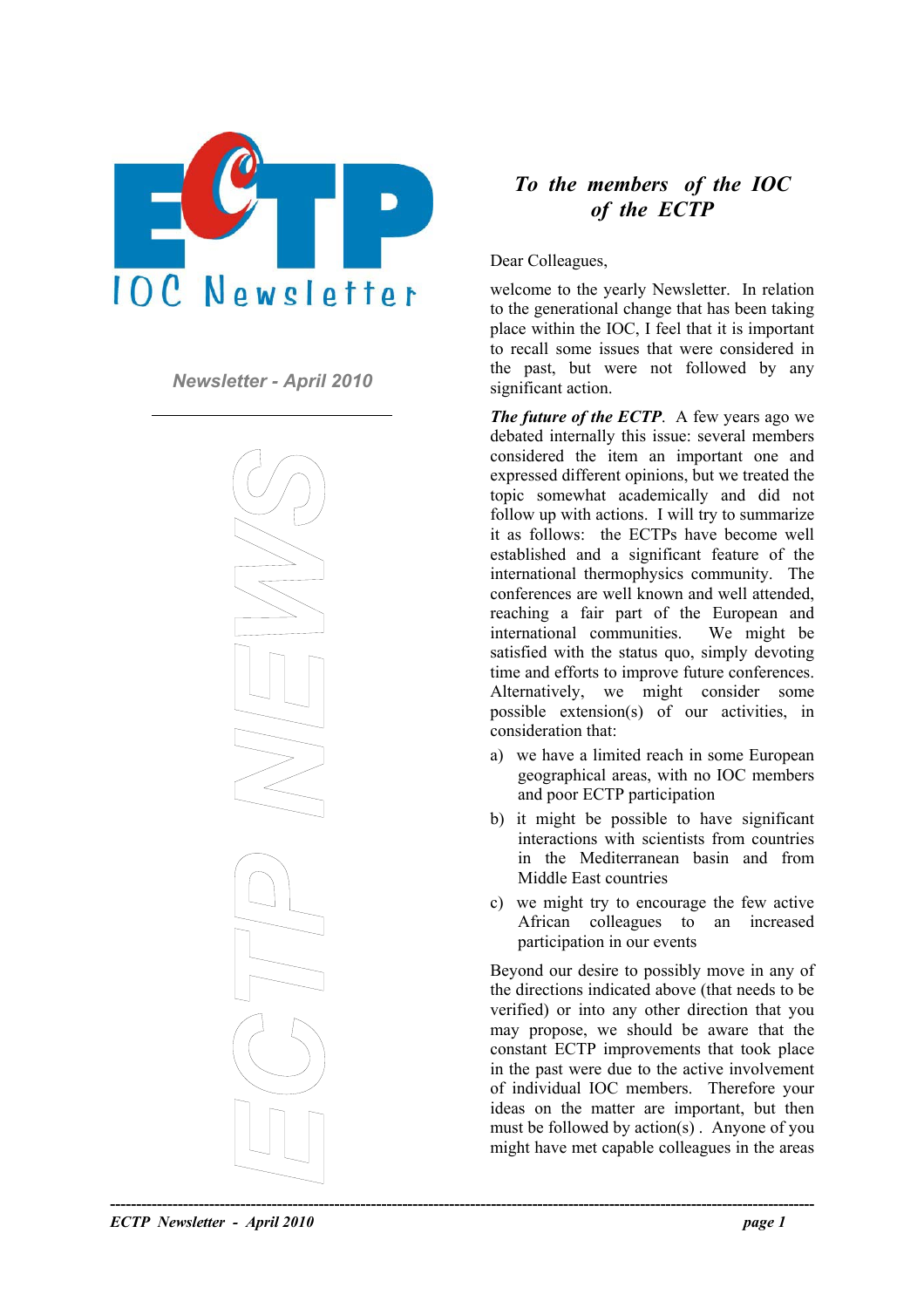indicated above that might be willing to work with us to extend thermophysics activities in other regions. Since the number of IOC members is by necessity a limited one, some care in making proposals is necessary. Ideally the best candidates should be both good scientists and good organizers, with already established roots and contacts in their thermophysics communities. A willingness and interest to actively work with other scientists in promoting thermophysics, possibly for a reasonable length of time, should be mandatory.

The IOC Secretariat and this Newsletter will be open to anyone with ideas and proposals on the matter.

*Francesco Righini* 



# *Toward ECTP 2011*

The  $19^{t}$ European Conference on Thermophysical Properties (ECTP) is scheduled to take place at the Aristotle University of Thessaloniki (Greece) on August 28 – September 1, 2010. It will be organized by the Laboratory of Thermophysical Properties & Environmental Processes of the Chemical Engineering Department, with the help of people from other departments and universities in Greece.

The objective of the conference is to provide a forum for academic and industrial researchers to meet and exchange valuable experiences in the field of thermophysical properties of a

wide variety of systems covering fluids and solids. The conference will concentrate mainly on measurement, theory and modeling of the following properties and materials.

Properties: thermal conductivity, diffusivity, electrical conductivity, viscosity and non-Newtonian properties, mass-diffusion and thermo-diffusion, optical and radiative properties including emissivity, reflectivity and absorptivity, solubility, phase equilibrium including liquid - solid, calorimetric and volumetric properties, speed of sound, interfacial properties including solid-solid and wettability, …

**Materials:** metals and alloys, ceramics, glasses, composites, multi-functional materials, superconductor, insulation materials, porous materials, granular and thin-film materials, foams, gels, emulsions, soft materials, nano-materials, near critical and super critical fluids, polymers, food and biomaterials, environmentally friendly fluids, aqueous systems, petroleum fluids, ionic liquids, molten salts,…

**Special focus on:** measuring techniques (including methodology of data evaluation and prediction) and engineering applications (polymerization, casting, sintering, plasma spraying, distillation, refrigerant techniques, thermoelectric cooling, insulation structures in civil engineering, …), standard data and standard substances.

The conference will include invited lectures, oral presentations, poster sessions and workshops on specialized topics. The ECTP Award for lifetime achievements and the ECTP-Netzsch Young Scientist Award will be presented during the event. An exhibition of scientific equipment will also be held during the conference.

The event will be held at the end of August when the academic year has not yet started. Thessaloniki is the second largest Greek city, with about 1,000,000 inhabitants, situated in the north of the country. Thessaloniki founded by Cassander and named after the sister of Alexander the Great, incorporates religions, customs and traditions in its culture. Conquered or conqueror, it has been for centuries a magnet for those who prized it for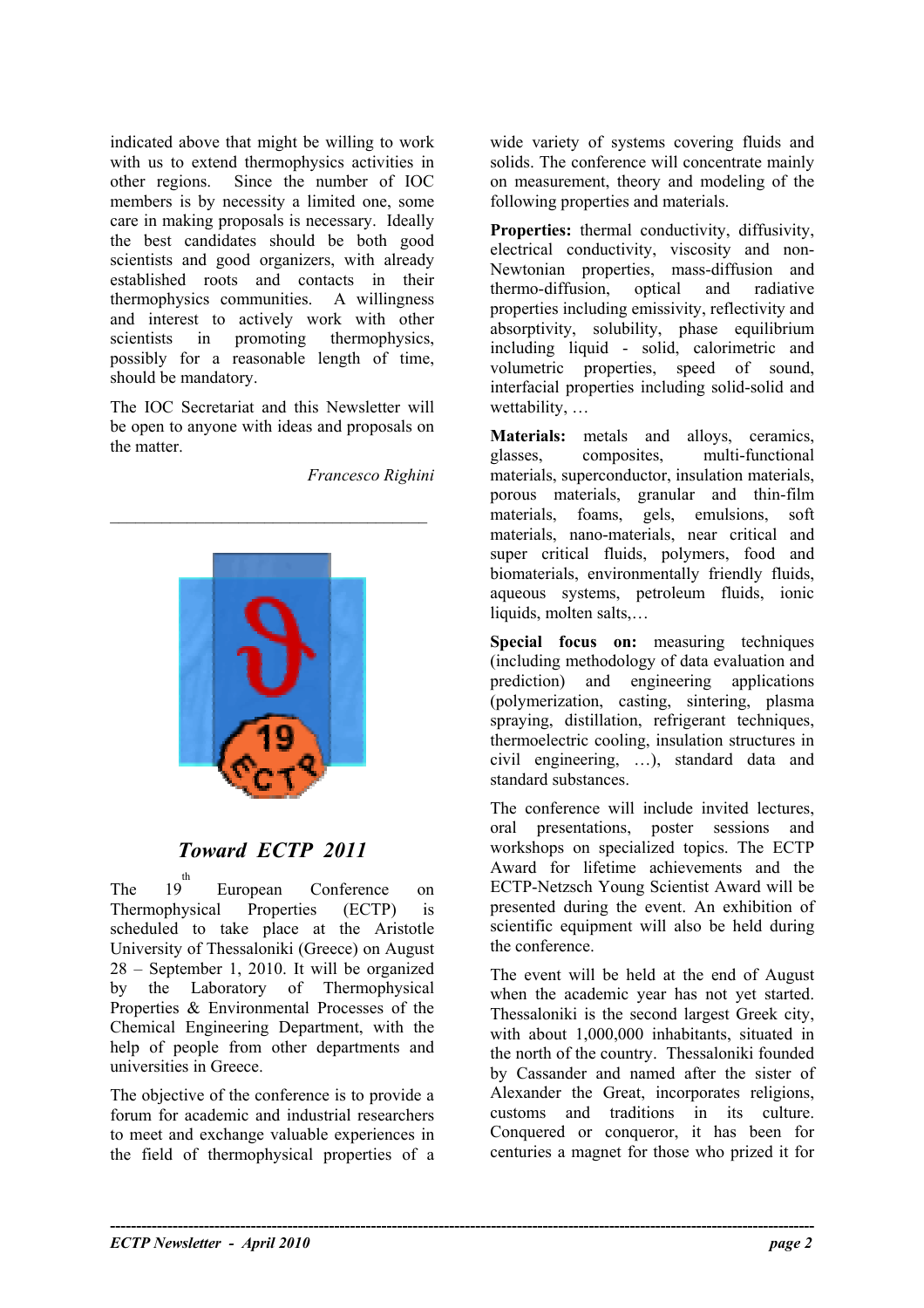its location, its links with the sea and the routes which joined it, as they still do, to other worlds, weaving the wool of its multi-cultural past. Pointers to this succession of cultures are the finds of the Macedonian tombs, the structures of the palace complex of the Emperor Galerius on the Via Egnatia, the skillfully-wrought mosaics and wall-paintings of the Byzantine churches, the majesty of the fortifications, the alleys and houses of the Old Town, the Ottoman bath-houses and mosques, the imposing public buildings and the Neo-Classical mansions. Traces of antiquity, Hellenistic finds, Roman remains, Byzantine and Ottoman monuments, modern architecture: all together features of a city at once outstanding and important.

Thessaloniki is easily accessible by air with many daily direct flights from all European cities. Accommodation of various levels can be arranged at reasonably priced hotels. A list of hotels available in the city will be posted on the web site of the conference

#### [http://19ectp.cheng.auth.gr](http://19ectp.cheng.auth.gr/)

Finally we note that the abstract submission date is January 31, 2011.

We look forward to meet again all of you in Thessaloniki in August 2011.

*For the Local Organizing Committee Marc J. Assael* 



**----------------------------------------------------------------------------------------------------------------------------------------** 

### *High Temperatures High Pressures Re-launch*

After a long silence, "High Temperatures – High Pressures" was re-launched under new management in 2008. Old City Publishing is the new publishing house, whereas Ivan Egry and Jean-Francois Sacadura were appointed as the Editors-in-Chief. Since then two volumes, vol 37 and 38, four issues each, have been successfully published, and presently the first issue of vol 39 is under preparation. Apart from individual submissions, the journal has

published proceedings of a number of international conferences devoted to thermophysical properties research. This<br>included the  $8^{th}$  Asian Thermophysical included the  $8<sup>th</sup>$  Asian Thermophysical Properties Conference, Japan, the 8<sup>th</sup> International Workshop on Subsecond Thermophysics, Russia, the  $19<sup>th</sup>$  International Congress of Mechanical Engineering of ABCM, Brasil, and the  $18<sup>th</sup>$  European Conference on Thermophysical Properties, France. HTHP will continue covering these important conference series.